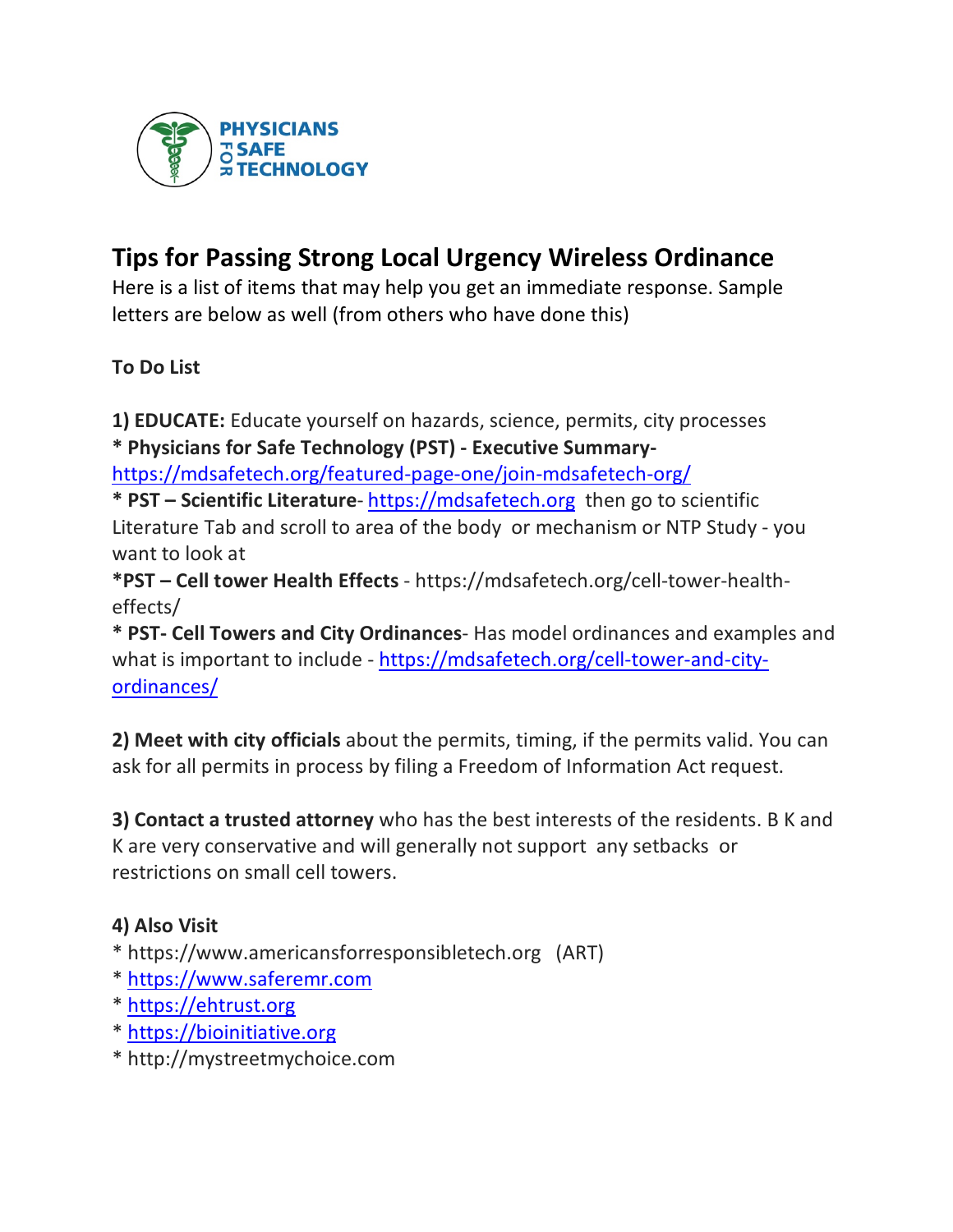**5) Form a small group and rapidly expand**. Get others to be involved with different strengths- media, communications, engineers, doctors. Talk to experts as well if you can to help you. Knock on your neighbors doors

# **6) Meet with your local city council people**

# **7) Create a neighborhood name or association for your group**

**8) Create Flyer** to handout with information on 5G or small cells and your specific city issues (see EHTrust.org)

# **9) Create a petition** on change.org

**10) Have neighborhood meetings. Talk face to face.** The Neighborhood email list can have trolls join and then derail the group with false information and call you hysterical to discredit you. This happens commonly.

Show a movie about RF that are available on Amazon now.

- Generation Zapped- https://www.youtube.com/watch?v=h7R4gKs8ViI
- Mobilize- https://www.youtube.com/watch?v=XBVJ05u\_o5I

**11) Create an email list to share information**- Make a google group with your name i.e. town name- Neighbors Against Cell Towers – through google groups.com. Let people who have emailed you know you have added them to this group for updates, city council meeting dates and letters that need to be sent to city council members

#### **EXAMPLE Letter to neighbors**

NO CELL TOWERS NEXT TO OUR HOMES AND SCHOOLS!

1. Email City Council ( city council  $\omega$  \_\_\_\_\_\_) to quickly adopt an urgency ordinance with strict regulations for the installation, operation and maintenance of wireless telecommunication facilities such as Mill Valley's.

2. Sign the new change.org petition at \_\_\_\_\_\_\_. ( example http://chng.it/d5zqBsBBSm)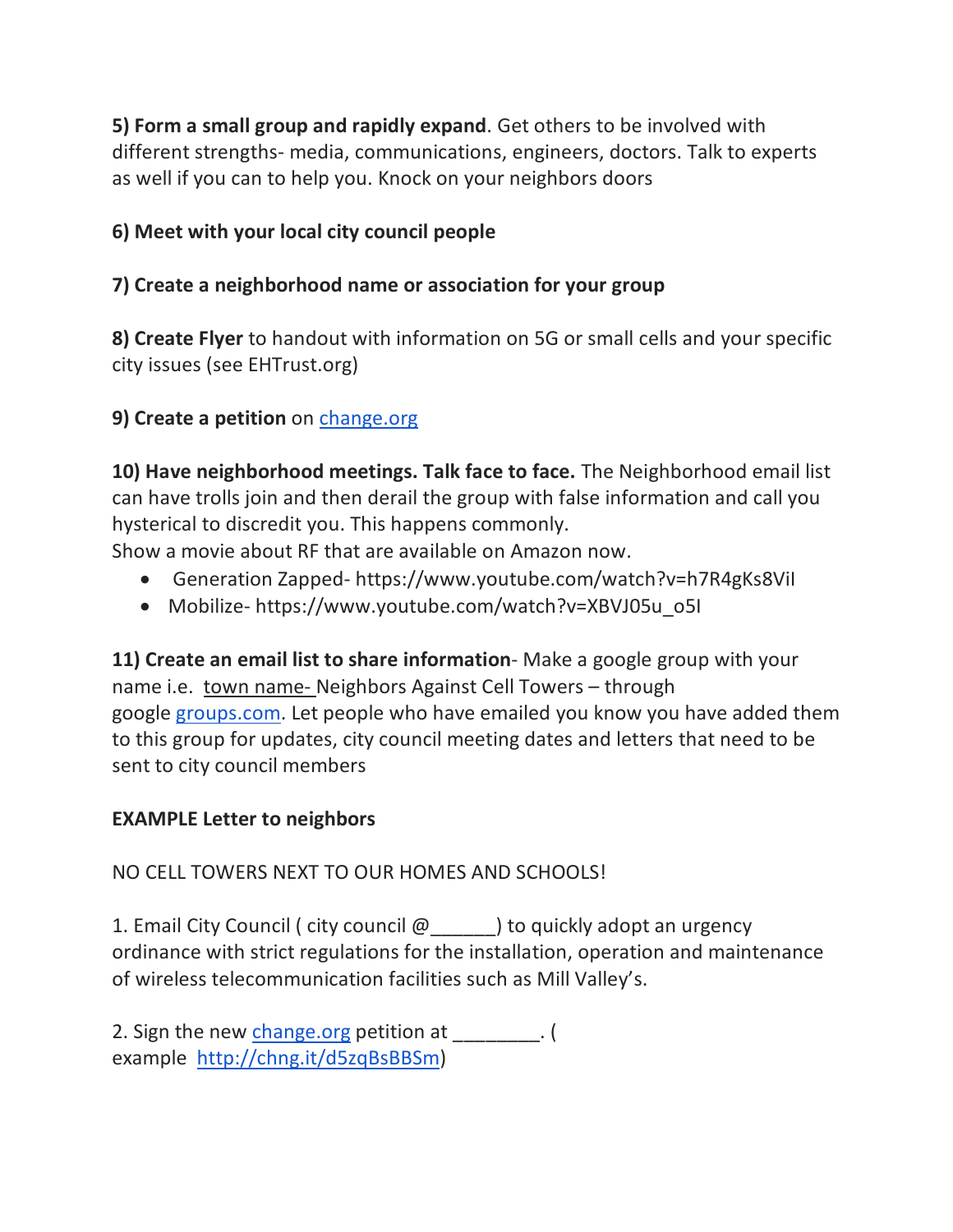3. Email local carrier proposing the cell towers -\_\_\_\_\_\_ against all cell projects next to our homes and schools

4. ATTEND the Date City Council meeting at x:xx pm

**12) Contact local media (even small newspapers)** with a compelling story with one or more people. Get a good HOOK for reporter that would make headlines.

**13) Attend council meetings**, speak up and get to know council members

**14) Get many people to attend city council meetings** and fill up the seats

## **15) Keep organizing and work fast**

**67) Review other ordinances** from a number of cities below and add these components and others such as notification requirements, annual monitoring requirements paid for by the telecom(see PST Cell towers and City Ordinances page as above) to make your city ordinance strong. See Mill Valley and Sonoma City Ordinance for strong ordinances.

#### **Key Additions to Ordinance**

1) **Location and configuration preferences** as did Mill Valley, Palos Verdes, Suisun City

2**) Right of way rules** including a 1500 ft separation between wireless facilities as did Palos Verdes, Petaluma, Mill Valley and Suisun City

3) **Buffer from residents and schools**- 500 ft (or more- 1500 feet if you wish) buffer from residencies (or schools) as did Petaluma and Suisun City

4) **ADA compliance** language as did Palos Verdes, Mill Valley, and Sonoma City . This ordinance shall be in compliance with the Americans for Disability Act (ADA) 5) **Annual Recertification**: (1) each active small cell installation is covered by liability insurance in the amount of \$2,000,000 per installation, naming the Town as additional insured; and (2) each active installation has been inspected for safety and found to be in sound working condition and in compliance with all federal safety regulations concerning RF exposure limits. (see **Americans for Responsible Technology Model Ordinance at -**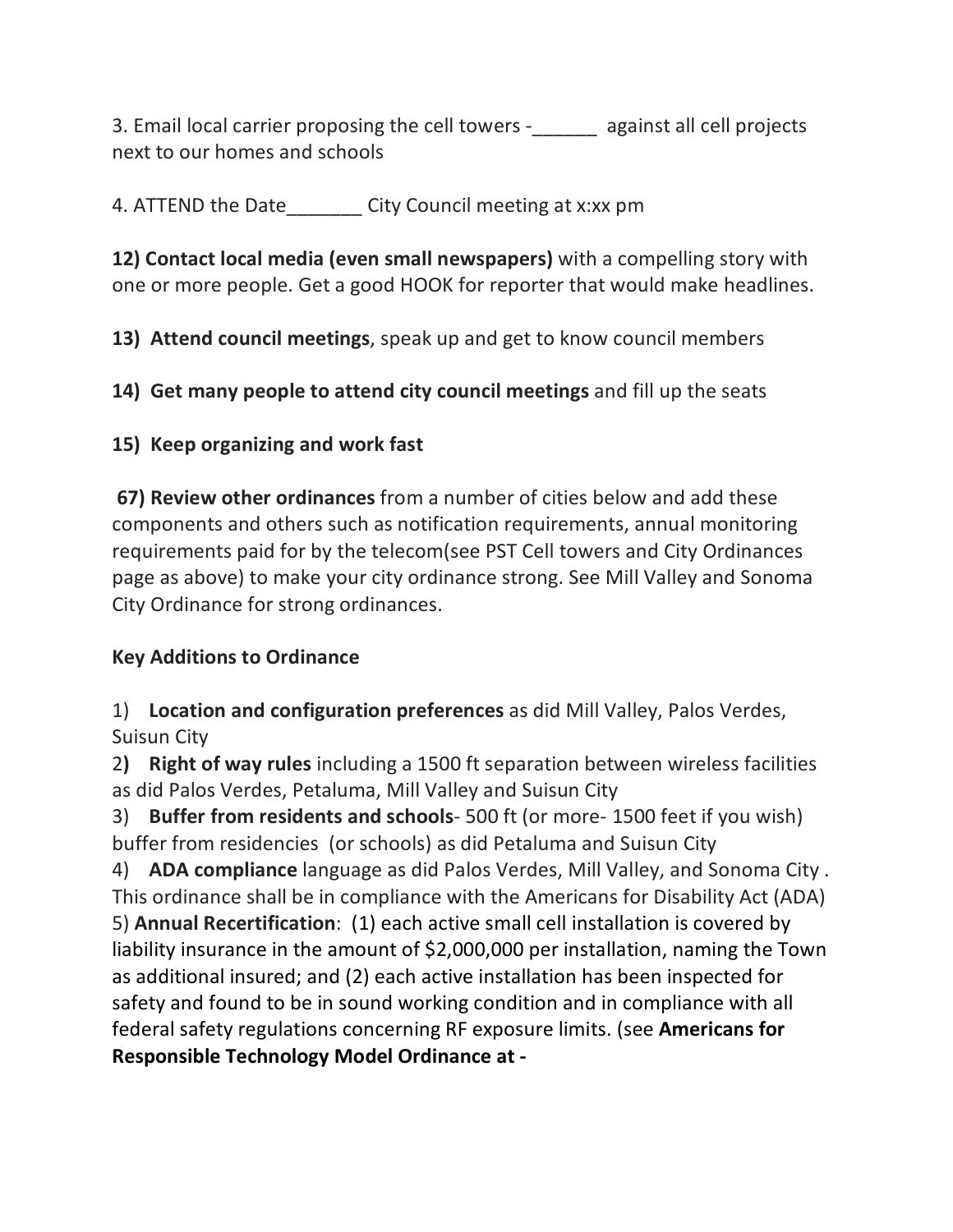# https://mdsafetech.files.wordpress.com/2019/07/model-ordinance-americansfor-responsible-technology-2019.pdf )

6) **You may wish to ignore the FCC ruling** to fast track small cell towers (and which may have questionable legal merit) and add to your ordinance a stipulation that the telecom needs to prove a **significant gap in coverage** and that the **least intrusive method** was used in placement on any cell tower (small or large) as well as that every cell tower is considered the same (small cell or large cell) needs a conditional use permit (not a batch of 30 cell towers), as Sonoma City did. 7) **Work on fiberoptic or preferably cabled options** and highlight all need to keep their landlines.

14**) Review this list of Key Points of Urgency Wireless Ordinances** you may want to include from other ordinances.



# **Key Elements of Strong Local Ordinances**

- **FCC Clause:** Have a clause voiding the agreement or requiring it modification in the event of a regulatory change (overturning the FCC Order), according to a report by Next Century Cities
- Maintain that all wireless facilities both small cells and cell towers require a Conditional Use **Permit** by the planning department followed by an encroachment permit. (remove Minor wireless permit section 18.41.050 and add all wireless communications facilities to section 18.41.060) which is reopened every 3 to 5 years- Sonoma City, California
- **Significant Gap in coverage:** Maintain requirement for significant gap in coverage to be identified for approval of both small cells and cell towers
- Least Intrusive Methods: Maintain requirement for the least intrusive methods to fill the gap for both small cells and cell towers.A justification study which includes the rationale for selecting the proposed use; if applicable, a detailed explanation of the coverage gap that the proposed use would serve; and how the proposed use is the least intrusive means for the applicant to provide wireless service. Said study shall include all existing structures and/or alternative sites evaluated for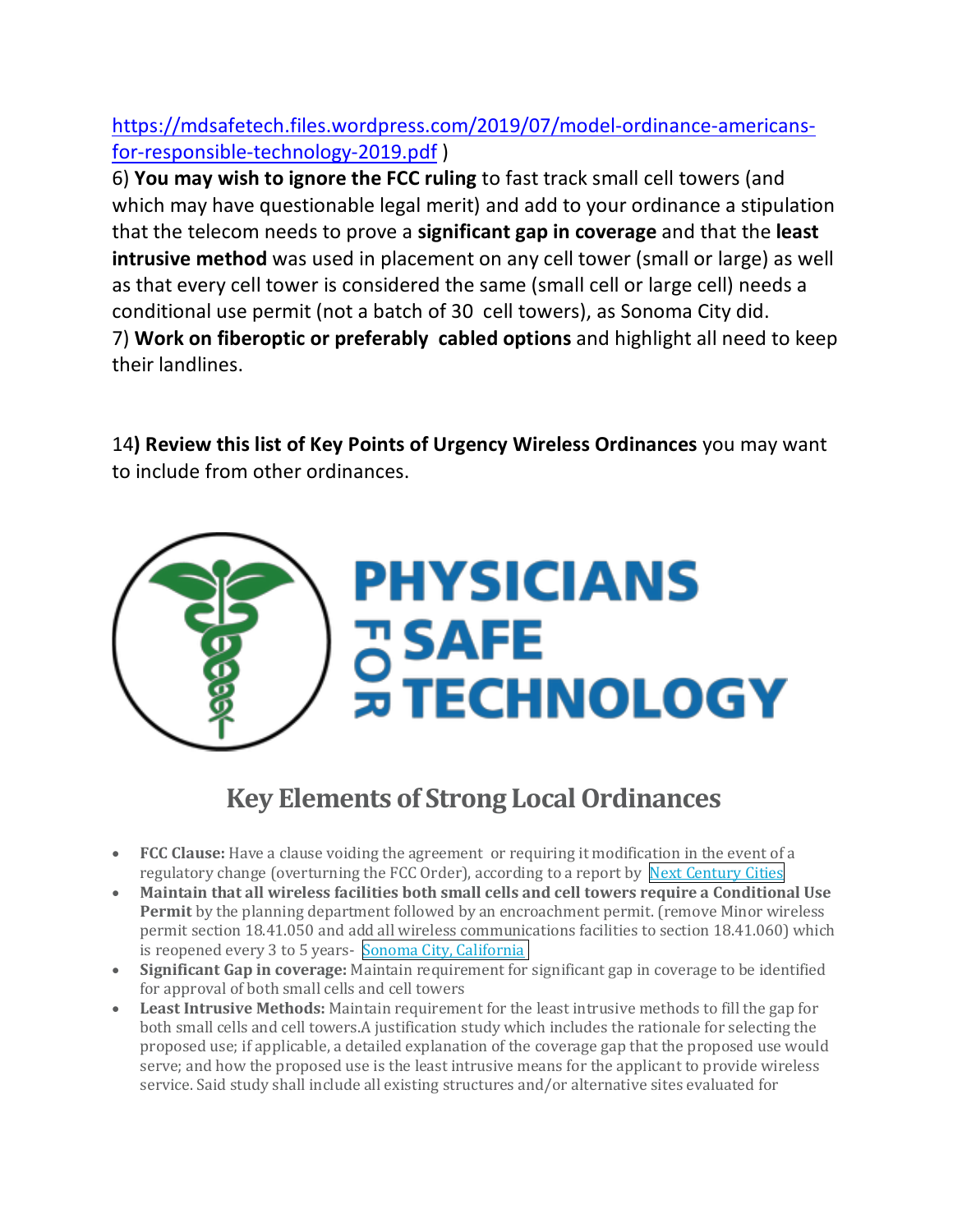potential installation of the proposed facility and why said alternatives are not a viable option. (Old-Palos Verdes)

- **1500 Foot Setback** from other small cell installations: Every effort shall be made to locate small cell installations no less than 1500 feet away from the Permittee's or any Lessee's nearest other small cell installation, or within \_\_\_\_\_ feet of any permanent residential dwelling. (ART Ordinance) Setbacks Between Small Cells:Calabasas, Petaluma, Fairfax, Mill Valley, and San Ramon (all California) require 1,500 feet between SCFs. (Boulder, CO Recommendation-Boulder Colorado Small Cell Ordinance Legal Opinion Policy Report). [Los Altos Ordinance]
- **Radiofrequency Data Report Requirement:** Have a thorough radiofrequency data requirement as part of the submittal for consultants. For all applications require that both an **RF Compliance Report** signed by a registered Professional Engineer, and a supporting RF Data Request Form as Attachment A as provided is mandatory. RF DATA SHEET (can be an attached form to be filled out and submitted with application).
- Preferred or Disfavored Locations: In addition to residential areas, designate areas where cell towers are **disfavored** and not permitted, i.e. near schools, residential areas, city buildings, sensitive habitats, on ridge lines, public parks, Historic Overlay Districts, in open spaces or where they are **favored** i.e. commercial zoning areas, industrial zoning areas. (Boulder, CO Repor-tBoulder Colorado Small Cell Ordinance Legal Opinion Policy Report). (Los Altos Ordinance)
- **Disfavored Location:** Every effort should be made to avoid placement of small cell installations in close proximity to residences, particularly from sleeping and living areas. Viable and defendable setbacks will vary based on zoning. (ART ordinance) [Los Altos Ordinance]
- **Prohibited Zones for Small Cells:** Prohibits small cell telecommunication facilities in residential zones and multi-family zoning districts (Mill Valley) [Los Altos Ordinance]
- **Require Mock-up**: Require full-size mock-up of proposed SCFs and other pertinent information in order to adequately consider the same potential impacts. It also may want to adopt Larkspur's approach to require construction drawings, a site survey, and photo simulations. (Boulder, CO Report )
- **Public notifications** of planning commission hearings; Either in newspaper, website no less than 14 days prior to the date of the hearing.
- **Notification of all property owners** within 500 feet of the proposed installation within X timeframe
- **Drip line of tree/heritage trees:** No facility shall be permitted to be installed in the drip line of any tree in the right-of-way.... (Old-Palos Verdes)- 15ft in Los Altos (Los Altos Ordinance)
- **Speculative Equipment Prohibited**. The city finds that the practice of "pre- approving" wireless equipment or other improvements that the applicant does not presently intend to install but may wish to install at some undetermined future time does not serve the public's best interest. The city shall not approve any equipment or other improvements in connection with a Wireless Telecommunications Facility (Old-Palos Verdes)
- Americans with Disabilities Act (ADA) Compliance. All facilities shall be in compliance with the Americans with Disabilities Act (ADA). (New Palos Verdes)
- **Authorization from Property Owner:** If the facility will be located on or in the property of someone other than the owner of the facility (such as a street light pole, street signal pole, utility pole, utility cabinet, vault, or cable conduit), the applicant shall provide a duly executed written authorization from the property owner(s) authorizing the placement of the facility on or in the property owner's property. (Palos Verdes)
- **Community Meeting:** The applicant would be **required to hold a community meeting** at least two weeks prior to the planning commission hearing on the use permit. (San Anselmo)
- **Noise Complaints:** If a nearby property owner registers a noise complaint, the city shall forward the same to the permittee. Said compliant shall be reviewed and evaluated by the applicant. The permittee shall have ten (10) business days to file a written response regarding the complaint which shall include any applicable remedial measures. If the city determines the complaint is valid and the applicant has not taken any steps to minimize the noise, the city may hire a consultant to study,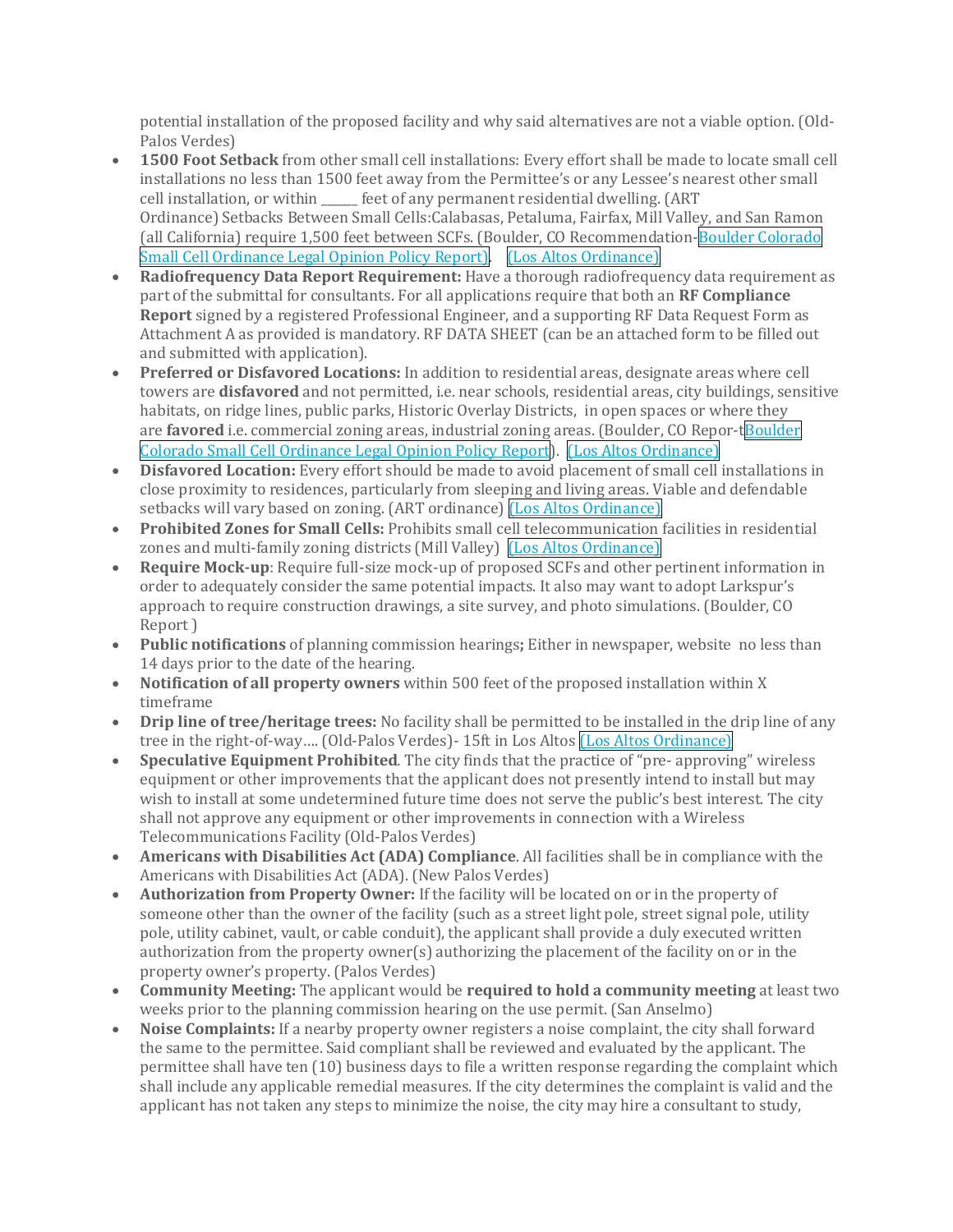examine and evaluate the noise complaint and the permittee shall pay the fee for the consultant if the site is found in violation of this chapter. The matter shall be reviewed by the director. If the director determines sound proofing or other sound attenuation measures should be required to bring the project into compliance with the Code, the director may impose conditions on the project to achieve said objective. (Old- Palos Verdes)

- Noise Restrictions: Each wireless telecommunications facility and wireless telecommunications collocation facility shall be operated in such a manner so as to minimize any possible disruption caused by noise.
	- Backup generators shall only be operated during periods of power outages, and shall nor be tested on weekends or holidays, or between the hours of 5:00 p.m. and 7:00 a.m.
	- At no time shall any facility be permitted to exceed 45 DBA and the noise levels specified in Municipal Code XXX. [Los Altos Ordinance]
- **Transfer of Permit:** The **permittee shall not transfer the permit** to any person prior to the completion of the construction of the facility covered by the permit, unless and until the transferee of the permit has submitted the security instrument required by section  $12.18.080(B)(5)$ . (Palos Verdes)
- **General Liability Insurance \$ 2-5 million to protect the City:** The permittee shall obtain, pay for and maintain, in full force and effect until the facility approved by the permit is removed in its entirety from the public right-of-way, an **insurance policy or policies of commercial general liability insurance,** with minimum limits of **Two Million Dollars (\$2,000,000)** for each occurrence and Four Million Dollars (\$4,000,000) in the aggregate, that fully protects the city from claims and suits for bodily injury and property damage. The insurance must name the city and its elected and appointed council members, boards, commissions, officers, officials, agents, consultants, employees and volunteers as additional named insureds, be issued by an insurer admitted in the State of California with a rating of at least a A:VII in the latest edition of A.M. Best's Insurance Guide, and include an endorsement providing that the policies cannot be canceled or reduced except with thirty (30) days prior written notice to the city, except for cancellation due to nonpayment of premium.... (Old- Palos Verdes)
- **Endangerment, Interference:** No person shall install, use or maintain any facility which in whole or in part rests upon, in or over any public right-of-way, when such installation, use or maintenance endangers or is reasonably likely to endanger the safety of persons or property, or when such site or location is used for public utility purposes, public transportation purposes or other governmental use, or when such facility unreasonably interferes with or unreasonably impedes the flow of pedestrian or vehicular traffic including any legally parked or stopped vehicle, the ingress into or egress from any residence or place of business, the use of poles, posts, traffic signs or signals, hydrants, mailboxes, permitted sidewalk dining, permitted street furniture or other objects permitted at or near said location.
- **Independent Expert.** The director is authorized to retain on behalf of the city an independent, qualified consultant to review any application for a permit for a wireless telecommunications facility. The review is intended to be a review of technical aspects of the proposed wireless telecommunications facility and shall address any or all of the following: xxxx (Old- Palos Verdes)
- Annual Recertification: Each year, commencing on the first anniversary of the issuance of the permit, the Permittee shall submit to the Town an affidavit which shall list all active small cell wireless installations it owns within the Town by location, certifying that  $(1)$  each active small cell installation is covered by liability insurance in the amount of \$2,000,000 per installation, naming the Town as additional insured; and (2) each active installation has been inspected for safety and found to be in sound working condition and in compliance with all federal safety regulations concerning RF exposure limits. (ART Ordinance)
- **Random Testing for RF Compliance:** The Town shall have the right to employ a qualified RF engineer to conduct an annual random and unannounced test of the Permittee's small cell wireless installations located within the Town to certify their compliance with all FCC radio-frequency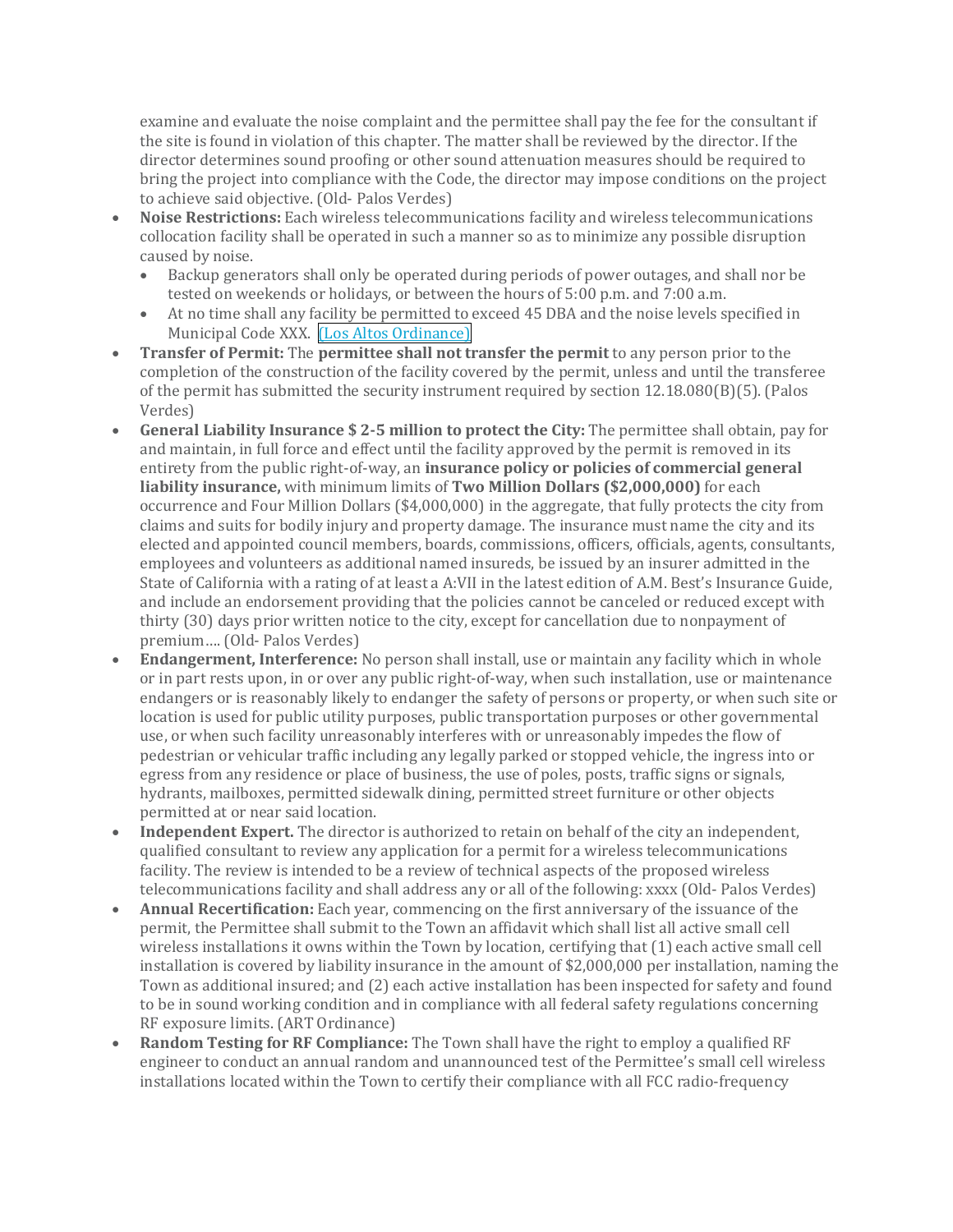emission limits as they pertain to exposure to the general public. The reasonable cost of such tests shall be paid by the Permittee. (ART Ordinance)

- **Violation of Compliance Notification:** In the event that such independent tests reveal that any small cell installation or installations owned or operated by Permittee or its Lessees, singularly or in the aggregate, is emitting RF radiation in excess of FCC exposure guidelines as they pertain to the general public, the Town shall notify the Permittee and all residents living within 1500 feet of the small cell installation(s) of the violation, and the Permittee shall have forty-eight  $(48)$  hours to bring the small cell installation(s) into compliance. Failure to bring the small cell installation(s) into compliance shall result in the forfeiture of all or part of the Compliance Bond, and the Town shall have the right to require the removal of such installation(s), as the Town in its sole discretion may determine is in the public interest. (ART Ordinance)
- **Non- acceptance** of **Applications:** Where such annual re-certification has not been properly or timely submitted, or equipment no longer in use has not been removed within the required 30-day period, no further applications for small cell wireless installations will be accepted by the Town until such time as the annual re-certification has been submitted and all fees and fines paid. (ART ordinance)
- Order of Preference Location. The order of preference for the location of small cell installations in the Town, from most preferred to least preferred, is:1. Industrial zone 2. Commercial zone

3. Mixed commercial and residential zone 4. Residential zone (ART Ordinance and New Palos Verdes). *(Los Altos Ordinance)* 

- **Fall Zone:** The proposed small cell installation shall have an adequate fall zone to minimize the possibility of damage or injury resulting from pole collapse or failure, ice fall or debris fall, and to avoid or minimize all other impacts upon adjoining property
- **1000 Foot Setback From Residencies**: The setback for Calabasas, CA is 1,000 feet (Bolder, CO) Report), 500 ft Setback from residencies (Petaluma).
- **Aesthetics and Undergrounding:** All equipment not to be installed on or inside the pole must be located underground, flush to the ground, within three (3) feet of the utility pole. Each installation is to have its own dedicated power source to be installed and metered separately.
- Aesthetic Requirements: "Law firm Baller Stokes & Lide highlighted the following aesthetic considerations that local governments can consider: "Size of antennas, equipment boxes, and cabling;
	- Painting of attachments to match mounting structures;
	- Use of shrouds, stealth techniques, or other camouflage;
	- Flush-mounting of antennas;
	- Placement of equipment in the pole base rather than on the outside of the pole;
	- Consistency with the character of historic neighborhoods;
	- Minimum spacing between attachments;" and
	- Aesthetic standards for residential neighborhoods, including "any minimum setback from dwellings, parks, or playgrounds and minimum setback from dwellings, parks, or playgrounds; maximum structure heights; or limitations on the use of small, decorative structures as mounting locations." (Boulder, CO Report)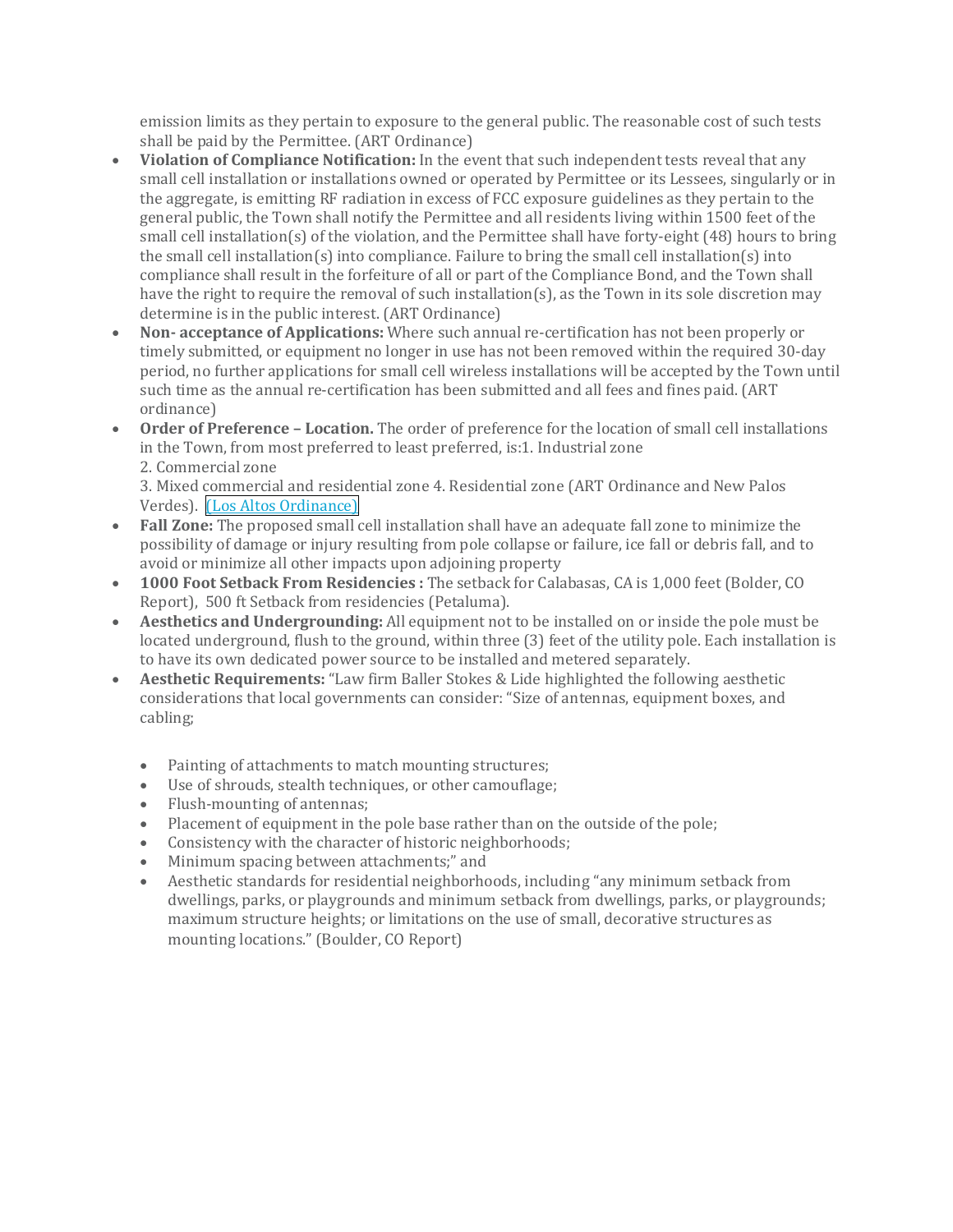# **Examples of City Small Cell Wireless Facilities Emergency Ordinances**

- **City of Belvedere, California** https://www.cityofbelvedere.org/DocumentCenter/View/5641/Item-11
- **Calabasas, California (very strong)** . https://www.cityofcalabasas.com/pdf/wireless/Wireless\_Facility\_Ordinancew\_CC\_Changes052312.pdf
- **Fairfax, California.** Fairfax Emergency Wireless Ordinance 2018
- **Hillsborough Wireless Update** January 2019**(weak) https://library.municode.com/ca/hillsborough/codes/code\_of\_ordinances?nodeId= TIT15BUCO\_CH15.32WICOFA or**  https://www.hillsborough.net/482/Wireless
- Los Altos, California (very strong) passed Aug 5, 2019
	- **Ordinance Wireless Facilities** https://www.losaltosca.gov/sites/default/files/fileattachments/city\_council/page/48421/ 2019-08-05\_19-460\_1.pdf
	- Resolution No. 2019-35 of the City of Los Altos Adopting Design and Siting Guidelines and **Standards for Wireless Facilities. Main document. .**https://www.losaltosca.gov/sites/default/files/fileattachments/city\_council/page/48421/resolutio n\_no.\_2019-35.pdf
	- **Fee Chart for Wireless Facilities in Los Altos, California. Resolution 2019- 36.**https://www.losaltosca.gov/sites/default/files/fileattachments/city\_council/page/48421/resolu tion\_no. 2019-36.pdf
- **City of Mill Valley, California (strong)** http://cityofmillvalley.granicus.com/MetaViewer.php?view\_id=2&clip\_id=1290&meta\_id=599 43
- **Newark, California.** http://www.newark.org/home/showdocument?id=4629
- **Palos Verdes, California (Medium)** *New Ordinance 2019* **– https://www.rpvca.gov/DocumentCenter/View/13741/RPV—ROW-Wireless-Telecommunications-Urgency-Ordinance-April-2-2019. Old Ordinance 2016** https://www.rpvca.gov/DocumentCenter/View/7952/RPV—ROW-Wireless-Telecommunications-Urgency-Ordinance
- **Petaluma, California (setbacks) good)** https://www.codepublishing.com/CA/Petaluma/html/Petaluma14/Petaluma1444.html
- San Anselmo. **California** https://www.townofsananselmo.org/DocumentCenter/View/23883/Wireless-Policy-ineffect-September-26-2018
- **San Raphael, California** https://www.cityofsanrafael.org/documents/ordinance-1967/ and https://www.cityofsanrafael.org/documents/resolution-14621/
- **Sebastopol, California.** https://www.ci.sebastopol.ca.us/getattachment/4371a3fe-b28f-4e19-a4b2 bedd0073ab92/Ordinance-Number-11-23-TELECOMMUNICATIONS-FACILITIES-AND-MINOR-ANTENNAS-Appvd-5-7-2019.pdf.aspx?lang=en-US&ext=.pdf
- **Sonoma City, California (strong)** https://sonomacity.civicweb.net/document/17797
- Suisun, California (medium) https://www.suisun.com/small-cells/

**The City of San Mateo, California** has set up it's own **small cell website** with **FAQ's** as it works through a new ordinance.